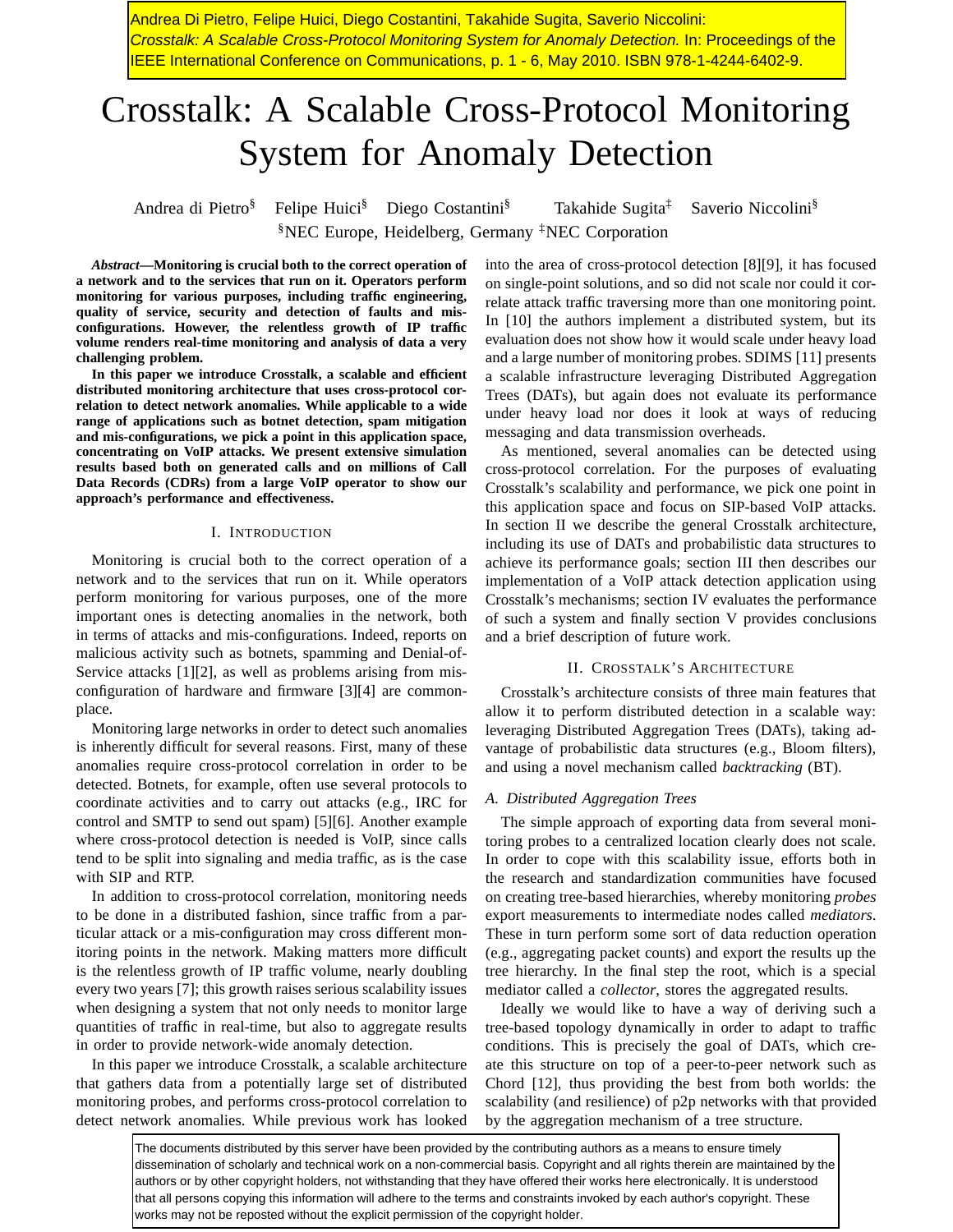

(a) Chord fingers for all nodes to node N24. (b) Same Chord fingers, this time shown as a tree.

Fig. 1. Example of a Distributed Aggregation Tree built on top of Chord with node N24 as the root.

The basic insight behind a DAT is that Chord's fingers already provide a tree structure. In order to illustrate this, figure 1(a) shows a regular Chord network with dotted lines representing the path from each node to node N24 (perhaps the responsible node for a particular key); figure 1(b) then shows these same connections but this time drawn as a tree. As can be seen, for any given key, Chord naturally builds a tree rooted at the node responsible for that key. In this way, each key has its own DAT, with all the DATs sharing the same peer-to-peer infrastructure. Within each DAT, intermediate nodes (i.e., all nodes except the leaves of the tree) can aggregate data as it travels towards the root, thus providing scalability.

## *B. Probabilistic Data Structures*

Clearly nodes in the DAT will need to export information about the monitored data, and this will consume bandwidth. Another consideration for real-time monitoring and detection is being able to perform the cross-protocol correlation quickly. To achieve both of these goals we rely on probabilistic data structures, and more specifically Bloom filters  $(BFs)^1$ .

The details of what a Bloom filter represents are applicationspecific, but generally we use one filter per protocol. For instance, in the case of VoIP attacks presented later in the paper, we use one filter for SIP traffic and another one for RTP, with an entry in a filter denoting a SIP identifier such as the SIP dialog id.

This compressed representation of the data consumes little bandwidth when transmitted, and it allows us to perform aggregation and correlation (since they are based on fast bitwise operations) very quickly. Probabilistic data structures do carry a cost in the form of false negatives/positives; next we introduce a mechanism to deal with this and in section IV we evaluate their impact.

#### *C. Backtracking*

While some applications might be content to only receive the summarized data from a DAT's collector, others will use such summarized data as a trigger for retrieving more detailed information (e.g., packet headers) at the monitoring probes, perhaps to determine the cause of the trigger. In addition, Bloom filters carry a low but non-negligible probability of false positives, and so we need a way to verify whether a result is valid or just a false positive.

In order to accomplish these goals we introduce a mechanism called *backtracking*. The idea behind it is simple: when exporting Bloom filters to nodes in the DAT, keep a copy of them locally so that the system can track back to the original probes that monitored the traffic.

Figure 2 shows the process in greater detail. Probes P0 and P3 monitor traffic and export data about it in the form of Bloom filters, depicted as a set of squares with each square representing a bit in the filter (note that the figure is simplified for explanatory purposes: normally an entry in the Bloom filter would use up several bits, and more than one Bloom filter would be used to represent the protocols to be correlated). In addition, probes, as well as mediators, keep a local copy of exported Bloom filters, shown in the figure in grey. As the exported filters travel up the tree, mediators perform a bitwise operation to combine the filters, which eventually reach the collector C.

Upon receiving all the combined data, C correlates Bloom filters from different protocols and, depending on the application, triggers a backtracking request to all its immediate mediators, in this case M4 and M5. The request includes the collector's Bloom filter (shown in white), which the mediators use to compare it with their locally stored state by performing a bitwise operation: if the number of set bits in the resulting filter is higher than a user-defined threshold, the backtracking request is propagated to all of the mediator's children; otherwise, no relevant probes exist in this area of the DAT and the backtracking process finishes. Eventually the

<sup>&</sup>lt;sup>1</sup>While Crosstalk can function with more advanced probabilistic data structures such as sketches, Bloom filters are simpler and provide all the necessary mechanisms.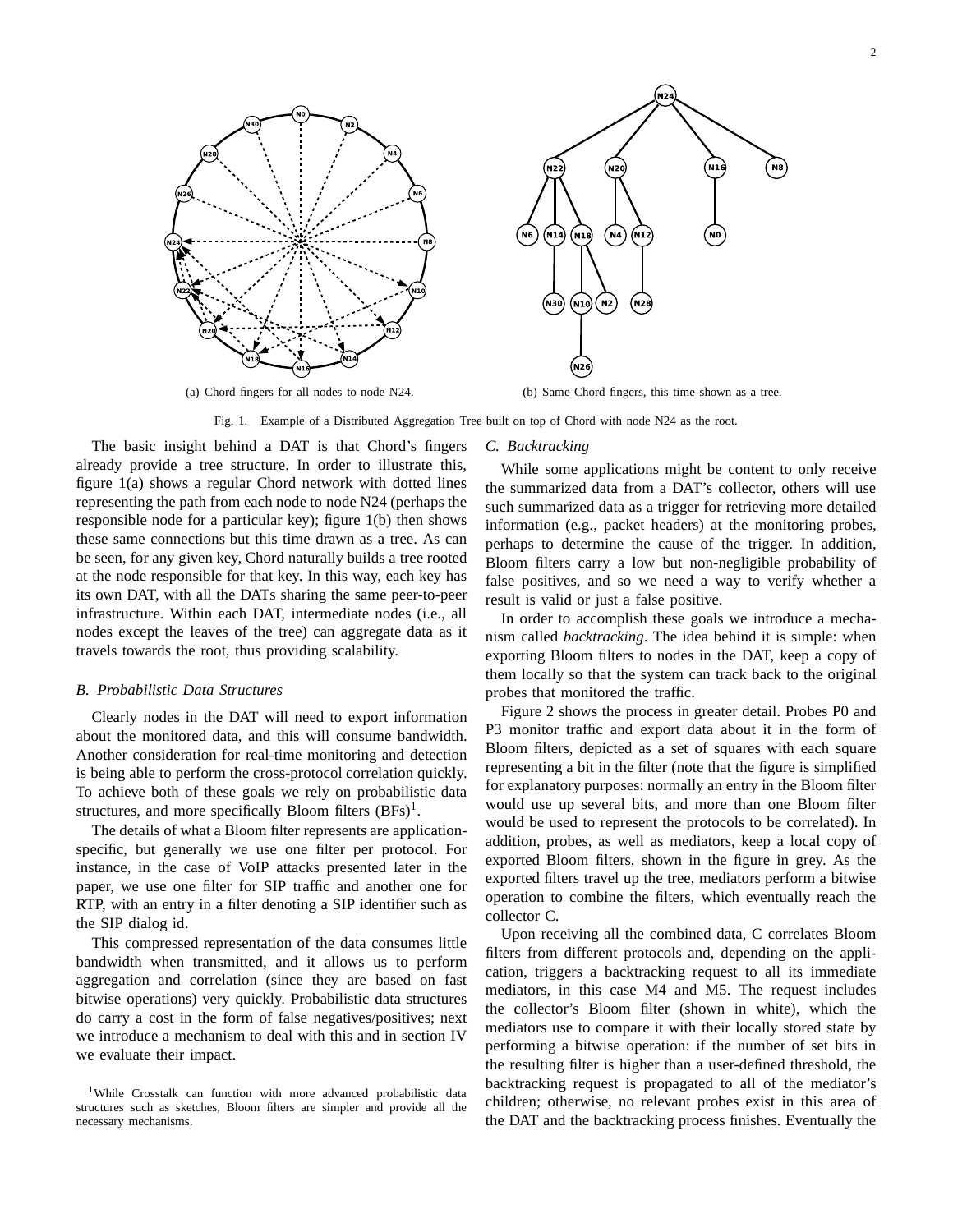

Fig. 2. Example of backtracking. Each set of squares represents a Bloom filter. A dark Bloom filter represents stored state, while a white one information sent with the backtracking request. Here the matching is done using a bitwise "AND".

backtracking message arrives at the probes, in this case P0 and P3. In section IV we provide an evaluation of the costs associated with this mechanism and show its applicability even in large networks.

## III. APPLICATION: VOIP ATTACK DETECTION

In order to evaluate the performance of Crosstalk, we implemented an application over it aimed at detecting SIP-based VoIP attacks. Several types of attacks on SIP and its related media protocol, RTP, exist. In [13], for example, the authors describe billing frauds whereby a legitimate host is sent a fake SIP BYE message causing its call to be hijacked so that the attackers are using the operator's resources while the victim is being billed for the communications. The work in [8] describes an attack targeted at fooling the billing system into thinking a call is over by prematurely sending a SIP BYE message while keeping the corresponding RTP media traffic going. Further, SIP communications are also vulnerable to Denial-of-Service attacks such as BYE and CANCEL attacks, as well as call hijacking based on fake REINVITE messages [10].

The common thread among all of these attacks is that the RTP session keeps flowing (at least in one direction) even though the SIP control session has been torn down or redirected. As a result, Crosstalk can be used to detect such attacks by detecting a live RTP flow corresponding to a recently terminated (or redirected) SIP session. After this detection, backtracking can be used to reveal the actual nature of the anomaly, to pinpoint the malicious users, and to discard false positives. We use the remainder of the section to describe the application's implementation details, and evaluate its performance in the next section.

Our attack detection application works as follows: each of the probes monitors all the ongoing SIP and RTP traffic. The SIP messages are parsed and, for each call, the two end-points of the media traffic are located by examining the SDP data; as for the RTP traffic, the two end-points simply correspond to the source and destination addresses of the messages.

Our method assumes the probes to synchronously and periodically export their probabilistic summaries of the monitored traffic. Thanks to the large time granularity involved in voice traffic (seconds), an offset of tens of milliseconds among

the probes' clocks is certainly acceptable; consequently, the probe synchronization requirement can be simply met by using protocols like NTP, with no need for special-purpose hardware.

The monitored data is used to fill two Bloom filters:

- A Bloom filter for keeping track of the end-points of the media traffic corresponding to SIP calls that have been terminated (or redirected) within the last measurement period.
- A Bloom filter for keeping track of the end-points of the RTP sessions that have been terminated (or redirected) within the last measurement period.

Clearly, the hash functions associated with these BFs must be the same so that the RTP and SIP endpoints associated with the same call are hashed into the same bit positions. Once these BFs are created, they are exported to the nearest mediator (i.e., the parent of the probe in the DAT). The mediator then joins all of the SIP BFs and all the RTP BFs received from its sons by performing a bitwise "OR", thus obtaining two summarized BFs that it forwards to its own mediator. Each mediator along the way caches a copy of the last BFs it has sent up the DAT in order to support possible backtracking requests.

The detection of the anomalous behavior is achieved by a node in the DAT performing a bit-wise "XOR" of the RTP and SIP BFs: if two bits in the same position are different, that means that either the data stream or the control stream have not been terminated. In that case, all of the node's children receive a backtracking request which includes the indices of the unmatched bits (i.e., the set bits that appeared in one BF but not the other). Each intermediate node then checks such bits against its cached aggregated BFs, and, if at least one among those is set, it propagates the BT request to its children. Such a procedure is repeated recursively until all the probes which have logged relevant information are reached.

Of course, collisions with other calls in the BFs may prevent the detection of such an event (a false negative); however, as we will show in the following sections, the system can be dimensioned in order to keep this probability arbitrarily low. On the other hand, the false positive rate is almost negligible for this system: as collisions on the BFs cannot generate false alarms, these events can happen only in very rare cases:

- When, upon detection of an actual anomalous event, the backtracking requests reach some probes which did not log relevant information
- When the terminations of the media and control flows happen so close to the boundary between two measurement intervals that the two events are recorded in different time windows.

In both cases, false alarms are easily spotted: in the former, the post-event analysis (perhaps looking at logs) allows to discard pointless requests, while in the latter it is enough to match two adjacent time windows. We point out that, in case a system cannot tolerate any missed detections, a minor modification to our system allows us to fulfill this requirement: use the RTP BF to record the end-points of the ongoing (instead of those of the terminated) media flows, and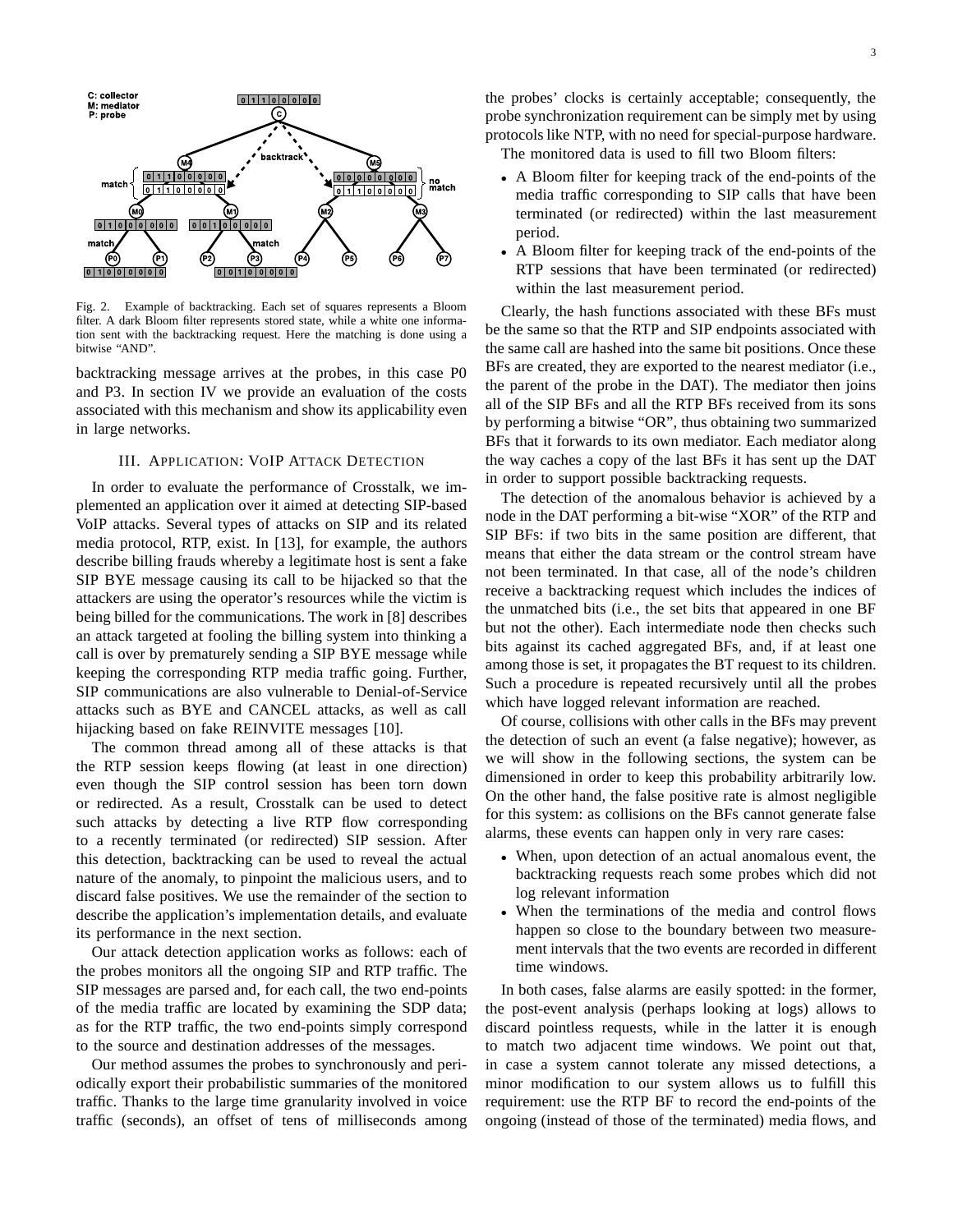detect anomalies by looking for matching bits between the two aggregated BFs by performing a bitwise "AND"; this change comes at the the cost of increased utilization of network resources (larger BFs are in general needed).

# IV. EVALUATION

In this section we provide extensive simulation results to show the performance of Crosstalk, and in particular that of the VoIP attack detection application. Please note that throughout this section we use the term report to mean the Bloom filters exported between probes and mediators as a result of the monitoring and aggregation process.

#### *A. Setup*

In order to assess the performance of our solution, we evaluated several performance parameters through extensive simulations. In greater detail, we extended the Oversim overlay network simulator [14] by implementing a new application module with Crosstalk's basic functionality and which runs on top of the Chord.

The input to the simulation consists of Call Data Records (CDRs), in order to match the format used by our VoIP data set (a CDR is a short record of a VoIP communication, including fields like caller, callee, and call duration). To have control over their distribution, CDRs are fed to the simulated monitoring probes by a centralized CDR dispatcher module: each node is assigned a given range of the overall hash ID space and each CDR is handed over to the responsible node (based on its source address).

In order to simulate the fact that RTP and SIP traffic for the same call may traverse different paths, two separate copies of the same CDR, representing in turn the RTP and SIP traffic associated with a given call, are assigned to two distinct probes by using two independent hash functions. Such a choice is rather conservative, since in a significant fraction of the real cases, the two traffic streams are likely to follow the same path, but this approach is still useful to show that our system can cope with even this extreme case. It is worth noting that the simulated probes are actually nodes on the DATs, meaning that they can act as probes for one key but as mediators (and even collector) for others simultaneously.

Regarding CDR generation, we took two approaches. First, we generated CDRs randomly by setting the timestamps and the call durations according to a Poisson process (such a simple model has been extensively used in the field of telephone traffic measurement). The purpose here was to be able to effectively tune and change the simulation parameters to show the performance of the system. In the second approach we relied on an extensive data set gathered from a large VoIP operator in order to demonstrate Crosstalk's applicability to a real world scenario. In both cases we modified the CDRs at a certain rate (set as a percentage of the total CDRs) in order to simulate malicious calls.

### *B. Performance Analysis*

In this section we present simulation results based on generated CDRs in order to assess the system's performance and scalability. Crosstalk's VoIP application depends on a number of different parameters:

- **Bloom filter size**, which affects several factors such as the missed detection rate, the bandwidth consumed and how much state nodes in the DAT keep.
- The call rate, in other words, how much traffic the system needs to monitor, export, and correlate.
- The measurement interval, which determines how long the probes keep data locally before exporting (longer intervals result in lower overheads but increase the detection delay).
- **The anomaly rate**, or percentage of malicious calls, which increases the costs associated with backtracking requests.
- **The number of probes**, equal in our case to the number of nodes in the p2p system, affecting the DAT's topology and therefore the messaging overhead, the amount of aggregation, and the detection delay.

**Bloom filter size and call rate:** For the first experiment we took a look at the first two parameters and their relationship to false negatives and positives. In other words, given a certain call rate, how would an operator deploying Crosstalk dimension the Bloom filter size (which affects things like bandwidth consumption) so that the false negative and positive rates are relatively low? To this end, consider that missed detections (i.e., false negatives) happen when a collision in one BF causes a match with a "true" set bit in the other BF, resulting in the "XOR" matching operation to return 0 (the misdetection). Because the cause is the collision within a BF, all the well-known results about BF performance evaluation and dimensioning apply to our system. In particular, as the number of keys in the BFs equals the call rate  $\lambda$  times the measurement period  $T$ , the missed detection (md) probability can be expressed as:

$$
P(md) = (1 - (1 - \frac{1}{M})^{K\lambda T})^{K} \sim (1 - e^{-\frac{K\lambda T}{M}})^{K}
$$

where *M* stands for the BF size (in bits) and *K* for the number of hash functions (which is set to an optimal value depending on the other parameters). In order to dimension the BF size for a given missed detection probability, the following inequality can be leveraged:

$$
M \geq \lambda T \log_2(e) \log_2(\frac{1}{P(md)})
$$

As for the false positives, they are mainly due to backtracking (BT) messages reaching probes which did not log any relevant event. However, since BT requests are triggered only when an actual anomaly is detected, the probability of such events (an anomaly happening and a request reaching a wrong probe) is definitely low. During our simulations we never observed more than a dozen such events, even when generating hundreds of thousands of calls.

In order to verify this model's accuracy, we ran simulations to evaluate the missed detection probability for two different BF sizes and call rates ranging from 10 to 1,000 calls per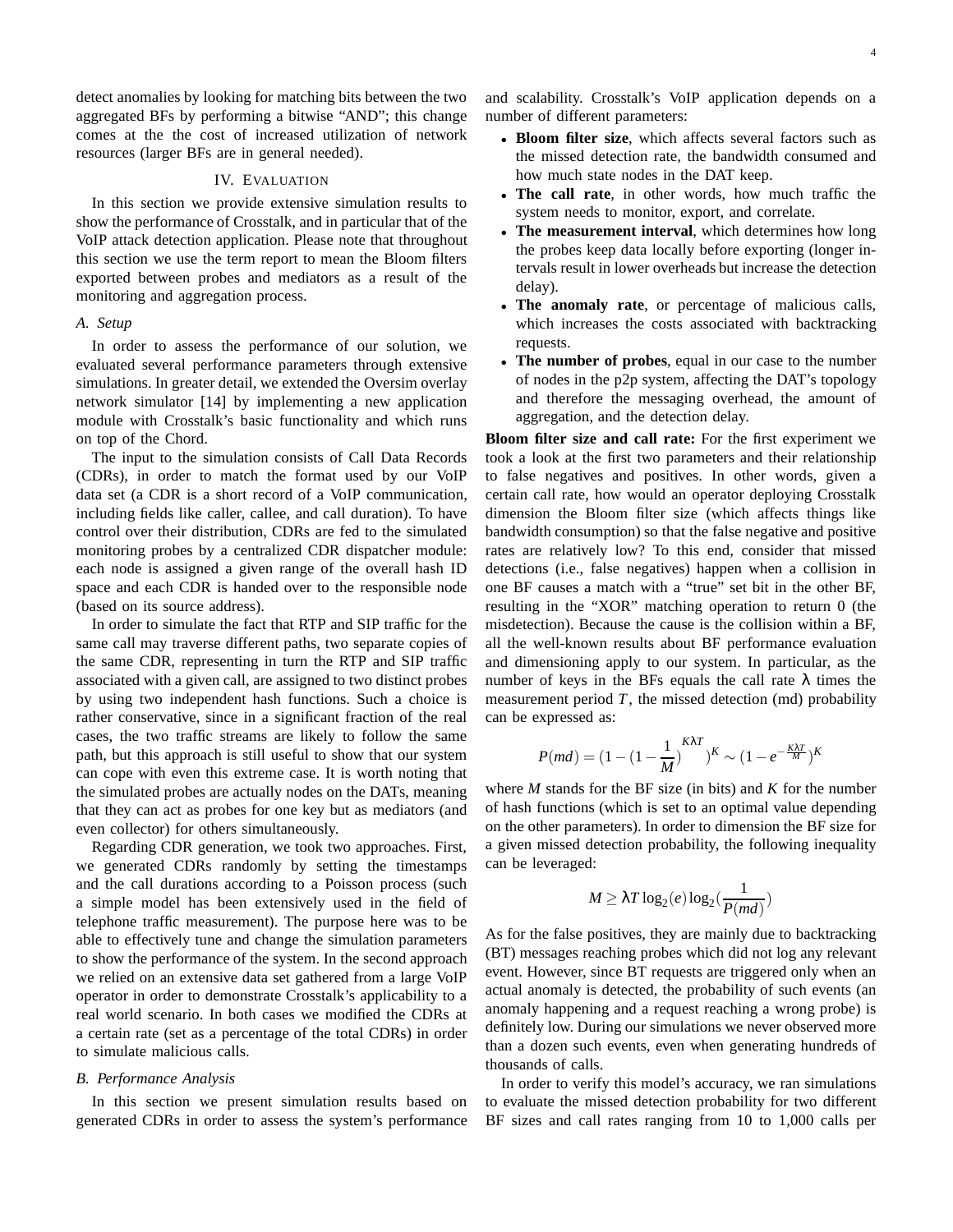second, plotting the measured results against the model's expected values (see figure 3). As shown, the model can, to a fairly high degree, predict the actual system behavior.



 0.6 messages / # report messages # BT messages / # report messages 0.5  $0.4$  0.3  $#BT$  0.2  $\Omega$ . 0 0 0.01 0.02 0.03 0.04 0.05 0.06 0.07 0.08 0.09 0.1 # maliciuos calls / # total calls

 0.7 0.8

Fig. 4. Rate between backtracking and report messages in DATs made up of 100 and 1,000 probes with a varying anomaly rate.

Fig. 3. Measured and expected missed detection probabilities for different call rates and BF with sizes of 12,000 and 36,000 bits.

To get a feel for the system's performance we rely on this model and on our CDR database, which shows a peak call rate well below 100 calls per second. Even if we assume that since more and more users are migrating from PSTN to VoIP such a figure will increase in the future by an order of magnitude, our system can handle the resulting traffic volume (1,000 calls/sec.): exporting data every 10 seconds and using 17KB-wide BFs yields a target missed detection probability of 10−<sup>3</sup> , while using 34KB-wide BFs yields a target missed detection probability of  $10^{-6}$ . For a measuring infrastructure made up of 1,000 probes the *total* reporting traffic adds up to only few MB/sec.

**Measurement interval:** If the BF size does not vary, a longer measurement period implies a larger number of keys in the BF, and, in turn, an increased missed detection probability. On the other hand, of course, this involves a lower bandwidth consumption, as data summaries are exported less frequently. Depending on the operational constraints, the previously presented mathematical model allows to find out a good trade-off; we do not present more extensive results here due to space constraints.

**Anomaly rate:** The next parameter we looked at was the anomaly rate, and in particular how it affects the costs related to backtracking (BT). Backtracking is triggered by either a detected anomaly or a false positive. Assuming a welldimensioned system with a low false positive rate (e.g., less than 1%) and no anomalies, simulation results show about an order of magnitude difference between export messages and BT messages.

Arriving at more precise figures is difficult since the actual number of backtracking messages generated depends on the number of probes which have to be reached by a BT request and on the topology of the tree. Having said that, we ran a simulation to get a feel for the effects of the anomaly rate on the system, and in particular the cost of backtracking (see figure 4).

The figure shows that, unless a very unrealistic scenario is assumed (a network where one in ten calls is malicious), the fraction of BT messages is small (usually an order of magnitude smaller) with respect to the number of reports, which proves that the BT mechanism can locate the relevant probes without flooding the DAT with messages. Further, the behavior of the system improves as the number of nodes increases.

These figures can be even further improved by reducing the size of each BT message. Observe that the Bloom filter obtained through a bit-wise "XOR" of the aggregated SIP and RTP reports must have a very limited number of set bits (in fact, the number of such bits should be lower than the number of malicious calls times the number of hash functions), which lends itself to compression. In order to effectively compress such a "sparse" bitmap, it is sufficient to include the indices of the set bits within the BT message: the resulting message size would be roughly some dozens of bytes, which is negligible when compared to the bandwidth consumed by the reporting messages. Even more efficient compression schemes for sparse bitmaps can be adopted: Fastbit [15] is just an example of a technique achieving good compression while still allowing bitwise operations to be performed over the codified data.

**Number of nodes:** The number of probes does not affect the accuracy of our system (that, in fact, depends on the overall number of monitored calls) but rather the aggregation and backtracking delay and the overall bandwidth consumption. The former depends on the depth of the tree, which, in turn, grows logarithmically with the number of probes. On the other hand, the overall bandwidth consumption due to the report messages grows linearly with the number of probes (each additional probe corresponds to an additional edge on the tree, which, in turn, corresponds to an additional report being transmitted). As for the BT requests, their amount depends on several variables, but we already showed their bandwidth consumption to be negligible with respect to that of the report messages.

100 nodes 1000 nodes